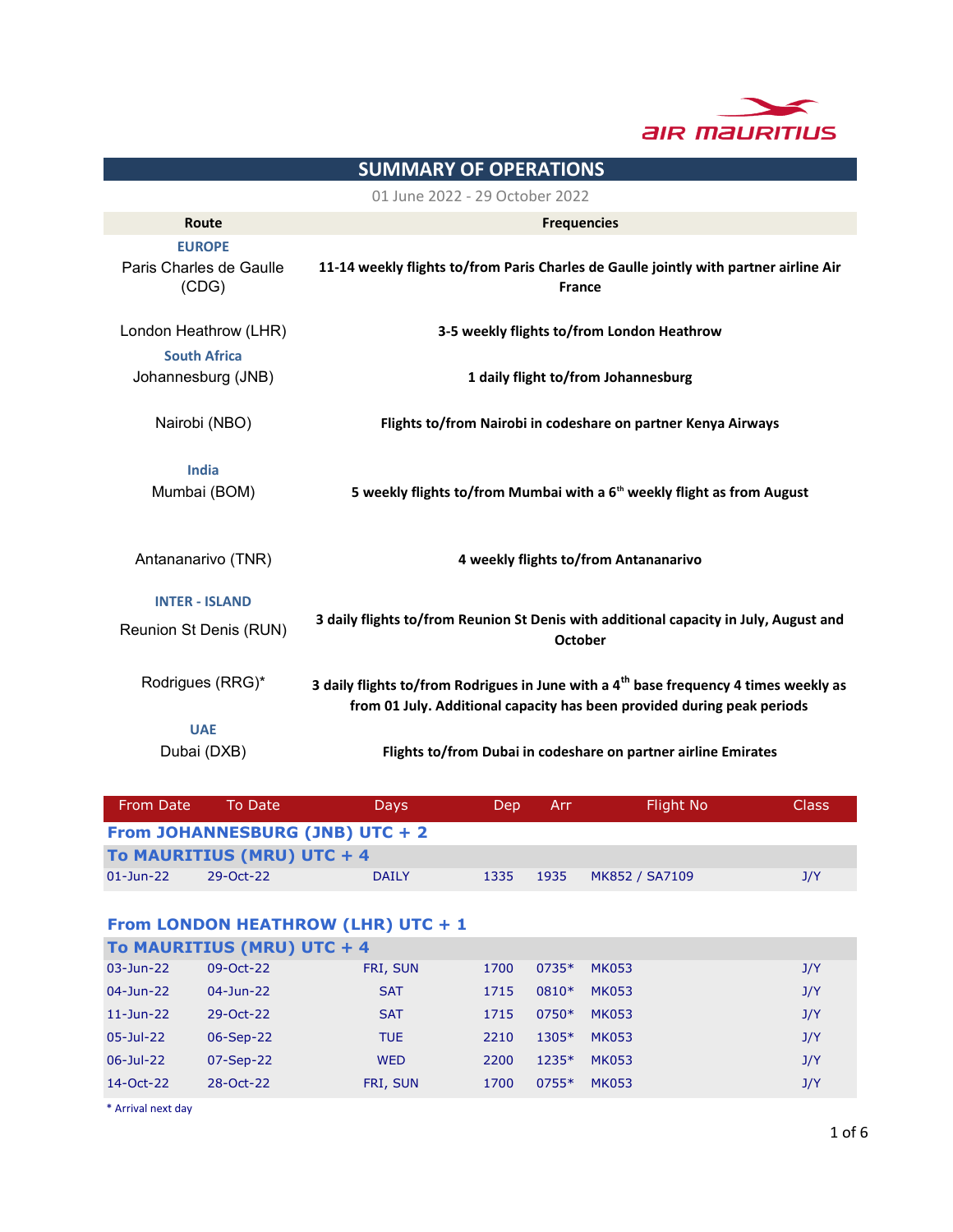| From Date                    | To Date                       | <b>Days</b>                                | Dep  | Arr:    | <b>Flight No</b>        | <b>Class</b> |  |  |  |
|------------------------------|-------------------------------|--------------------------------------------|------|---------|-------------------------|--------------|--|--|--|
| From MAURITIUS (MRU) UTC + 4 |                               |                                            |      |         |                         |              |  |  |  |
|                              | To ANTANANARIVO (TNR) UTC + 3 |                                            |      |         |                         |              |  |  |  |
| $01$ -Jun-22                 | 29-Oct-22                     | TUE, WED, THU, SAT                         | 1420 | 1515    | MK288 / EK3476          | J/Y          |  |  |  |
|                              | From MAURITIUS (MRU) UTC + 4  |                                            |      |         |                         |              |  |  |  |
|                              |                               | To CHARLES DE GAULLE (PARIS) (CDG) UTC + 2 |      |         |                         |              |  |  |  |
| $01$ -Jun-22                 | 28-Oct-22                     | <b>DAILY</b>                               | 2250 | 0835*   | MK014 / AF7965 / KL3849 | J/Y          |  |  |  |
| $01 - Jun - 22$              | $01 -$ Jul-22                 | WED, FRI, SUN                              | 2010 | $0550*$ | AF473 / MK932           | J/W/Y        |  |  |  |

| $02 - Jul - 22$ | 10-Sep-22       | TUE, THU, SAT, SUN | 2010 | $0550*$ | AF473 / MK932           | J/W/Y |
|-----------------|-----------------|--------------------|------|---------|-------------------------|-------|
| 14-Jul-22       | 25-Aug-22       | <b>THU</b>         | 0840 | 1825    | MK016 / AF7957 / KL3847 | J/Y   |
| 17-Jul-22       | 28-Aug-22       | <b>SUN</b>         | 0910 | 1855    | MK016 / AF7957 / KL3847 | J/Y   |
| 19-Jul-22       | 30-Aug-22       | <b>TUE</b>         | 0925 | 1910    | MK016 / AF7957 / KL3847 | J/Y   |
| $13-Sep-22$     | $01 - Oct - 22$ | TUE, THU, SAT      | 2010 | 0550*   | AF473 / MK932           | J/W/Y |
| $02 - Oct - 22$ | 27-Oct-22       | TUE, THU, SAT, SUN | 2010 | 0550*   | AF473 / MK932           | J/W/Y |
| $04-Oct-22$     | 25-Oct-22       | <b>TUE</b>         | 0925 | 1910    | MK016 / AF7957 / KL3847 | J/Y   |
| 06-Oct-22       | 27-Oct-22       | <b>THU</b>         | 0840 | 1825    | MK016 / AF7957 / KL3847 | J/Y   |
| 29-Oct-22       | 29-Oct-22       | <b>SAT</b>         | 2010 | 0450*   | AF473 / MK932           | J/W/Y |
| 29-Oct-22       | 29-Oct-22       | <b>SAT</b>         | 2250 | 0735*   | MK014 / AF7965 / KL3849 | J/Y   |

\* Arrival next day

Note: MK932/AF473 are operated by Air France

# From MAURITIUS (MRU) UTC + 4

### To DUBAI (DXB) UTC + 4

| $01 - Jun - 22$ | 29-Oct-22    | <b>DAILY</b> | 2150 | $0425*$ | EK704 / MK912  | F/J/Y |
|-----------------|--------------|--------------|------|---------|----------------|-------|
|                 |              |              |      |         |                |       |
| 03-Jun-22       | $18$ -Jun-22 | FRI, SAT     | 1645 | 2315    | EK702 / MK910  | F/J/Y |
|                 |              |              |      |         |                |       |
| 23-Jun-22       | 29-Jun-22    | <b>DAILY</b> | 1840 | $0115*$ | EK702 / MK910  | F/J/Y |
|                 |              |              |      |         |                |       |
| 30-Jun-22       | 30-Jun-22    | <b>THU</b>   | 1840 | $0115*$ | EK7702 / MK910 | F/J/Y |
|                 |              |              |      |         |                |       |
| $01 - Jul - 22$ | 29-Oct-22    | <b>DAILY</b> | 1635 | 2310    | EK702 / MK910  | F/J/Y |
|                 |              |              |      |         |                |       |

\* Arrival next day

Note: MK912/EK704 are operated by Emirates

MK910/EK702 are operated by Emirates

MK910/EK7702 is operated by Emirates

## From MAURITIUS (MRU) UTC + 4

# To JOHANNESBURG (JNB) UTC + 2

| $01$ -Jun-22    | $10$ -Jun-22    | MON, TUE, WED, FRI, SUN 0915 |      | 1150 | MK851 / SA7110 | J/Y |
|-----------------|-----------------|------------------------------|------|------|----------------|-----|
| $02 - Jun - 22$ | 09-Jun-22       | THU, SAT                     | 0925 | 1150 | MK851 / SA7110 | J/Y |
| $11 - Jun-22$   | $17 - Jun - 22$ | FRI, SAT, SUN                | 0915 | 1150 | MK851 / SA7110 | J/Y |
| 13-Jun-22       | $19$ -Jun-22    | DAILY (excl. FRI)            | 0925 | 1150 | MK851 / SA7110 | J/Y |
| 20-Jun-22       | 27-Jun-22       | MON, FRI, SAT, SUN           | 0915 | 1150 | MK851 / SA7110 | J/Y |
| 21-Jun-22       | $23 - Jun - 22$ | TUE, WED, THU                | 0925 | 1150 | MK851 / SA7110 | J/Y |
| 28-Jun-22       | 04-Jul-22       | DAILY (excl. THU)            | 0915 | 1150 | MK851 / SA7110 | J/Y |
| $30 - Jun - 22$ | 14-Jul-22       | TUE, THU                     | 0925 | 1150 | MK851 / SA7110 | J/Y |
| 06-Jul-22       | $13$ -Jul-22    | MON, WED, FRI, SAT, SUN      | 0915 | 1150 | MK851 / SA7110 | J/Y |
| 15-Jul-22       | 18-Aug-22       | TUE, THU, FRI                | 0925 | 1150 | MK851 / SA7110 | J/Y |
|                 |                 |                              |      |      |                |     |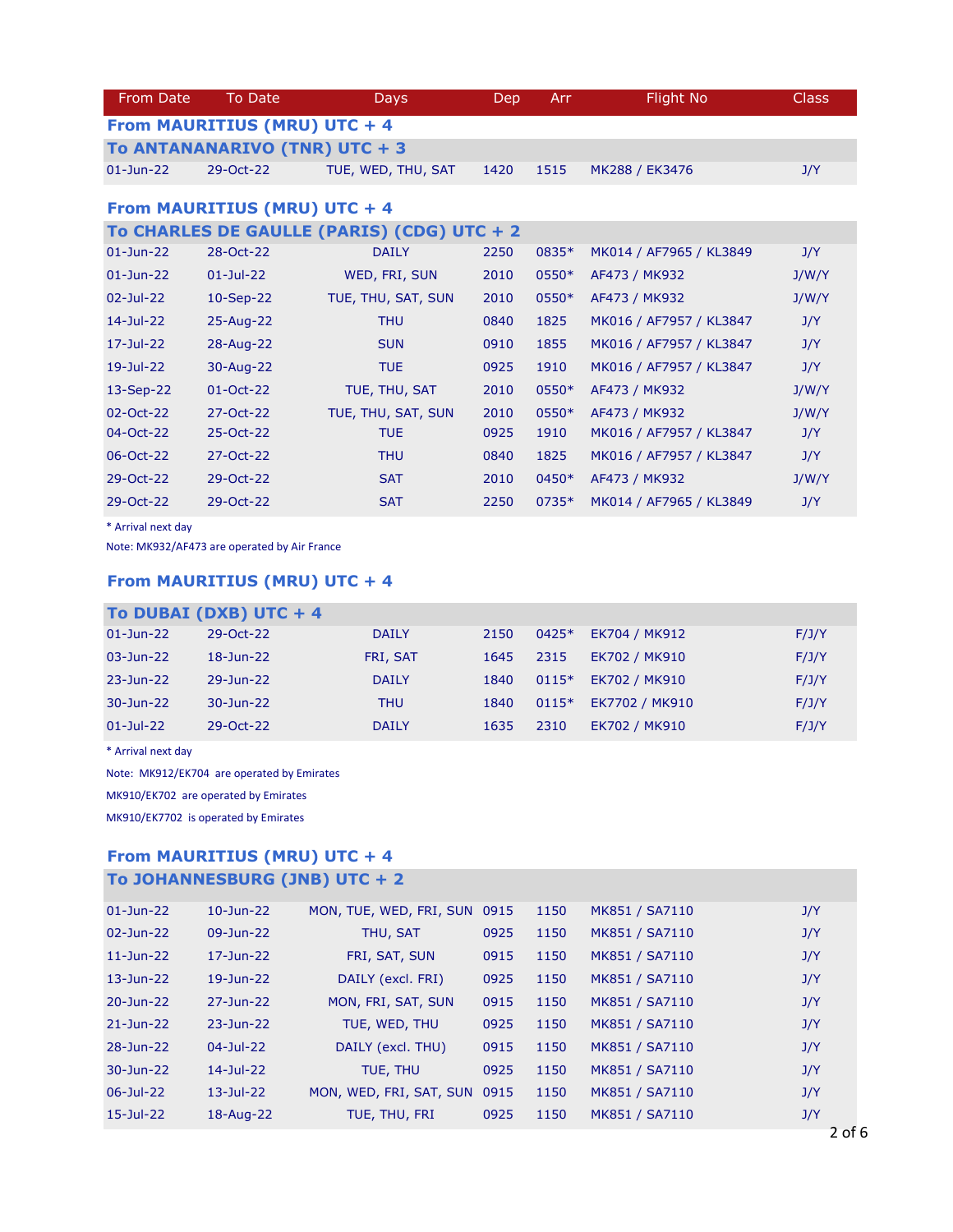| From Date                                 | To Date         | <b>Days</b>        | Dep. | <b>Arr</b> | Flight No      | <b>Class</b> |  |  |  |
|-------------------------------------------|-----------------|--------------------|------|------------|----------------|--------------|--|--|--|
| From MAURITIUS (MRU) UTC + 4              |                 |                    |      |            |                |              |  |  |  |
| To JOHANNESBURG (JNB) UTC + 2 (Continued) |                 |                    |      |            |                |              |  |  |  |
| $16 - Jul - 22$                           | 17-Aug-22       | MON, WED, SAT, SUN | 0915 | 1150       | MK851 / SA7110 | J/Y          |  |  |  |
| 19-Aug-22                                 | $31 - Aug - 22$ | WED, FRI, SAT, SUN | 0915 | 1150       | MK851 / SA7110 | J/Y          |  |  |  |
| 22-Aug-22                                 | $01-Sep-22$     | MON, TUE, THU      | 0925 | 1150       | MK851 / SA7110 | J/Y          |  |  |  |
| 02-Sep-22                                 | $11-Sep-22$     | DAILY (excl. MON)  | 0925 | 1150       | MK851 / SA7110 | J/Y          |  |  |  |
| 05-Sep-22                                 | 05-Sep-22       | <b>MON</b>         | 0915 | 1150       | MK851 / SA7110 | J/Y          |  |  |  |
|                                           |                 |                    |      |            |                |              |  |  |  |

## From MAURITIUS (MRU) UTC + 4 To JOHANNESBURG (JNB) UTC + 2 (Continued)

| 12-Sep-22     | 15-Sep-22       | MON, TUE, WED, THU      | 0925 | 1150 | MK851 / SA7110 | J/Y |
|---------------|-----------------|-------------------------|------|------|----------------|-----|
| $16-Sep-22$   | 28-Sep-22       | DAILY (excl. THU)       | 0915 | 1150 | MK851 / SA7110 | J/Y |
| 22-Sep-22     | 29-Sep-22       | <b>THU</b>              | 0925 | 1150 | MK851 / SA7110 | J/Y |
| 30-Sep-22     | $09-Oct-22$     | DAILY (excl. MON)       | 0925 | 1150 | MK851 / SA7110 | J/Y |
| 03-Oct-22     | $03-Oct-22$     | <b>MON</b>              | 0915 | 1150 | MK851 / SA7110 | J/Y |
| 10-Oct-22     | $16 - Oct - 22$ | MON, TUE, THU, FRI, SUN | 0925 | 1150 | MK851 / SA7110 | J/Y |
| 12-Oct-22     | $25-Oct-22$     | MON, TUE, WED, SAT      | 0915 | 1150 | MK851 / SA7110 | J/Y |
| $20 - Oct-22$ | 28-Oct-22       | WED, THU, FRI, SUN      | 0925 | 1150 | MK851 / SA7110 | J/Y |
| 29-Oct-22     | 29-Oct-22       | <b>SAT</b>              | 0925 | 1150 | MK851 / SA7110 | J/Y |

#### From MAURITIUS (MRU) UTC + 4

|                 | To LONDON HEATHROW (LHR) UTC + 1 |            |      |         |              |     |
|-----------------|----------------------------------|------------|------|---------|--------------|-----|
| 02-Jun-22       | 08-Oct-22                        | THU, SAT   | 2235 | $0730*$ | <b>MK042</b> | J/Y |
| $04 - Jun - 22$ | $04 - Jun - 22$                  | <b>SAT</b> | 0010 | 0930    | <b>MK046</b> | J/Y |
| $11 - Jun-22$   | 29-Oct-22                        | <b>SAT</b> | 0035 | 0930    | <b>MK046</b> | J/Y |
| $05 -$ Jul-22   | 06-Sep-22                        | <b>TUE</b> | 0340 | 1300    | <b>MK046</b> | J/Y |
| $06 - Jul - 22$ | 07-Sep-22                        | <b>WED</b> | 0805 | 1700    | <b>MK042</b> | J/Y |
| 13-Oct-22       | $27 - Oct - 22$                  | THU, SAT   | 2210 | 0730*   | <b>MK042</b> | J/Y |
| 29-Oct-22       | 29-Oct-22                        | <b>SAT</b> | 2210 | $0630*$ | <b>MK042</b> | J/Y |

\* Arrival next day

# From MAURITIUS (MRU) UTC + 4

| 04-Aug-22                                                                                                                |                   |                                                          | $0110*$                      | <b>MK748</b> | J/Y |
|--------------------------------------------------------------------------------------------------------------------------|-------------------|----------------------------------------------------------|------------------------------|--------------|-----|
| 29-Oct-22                                                                                                                | DAILY (excl. MON) | 1730                                                     | $0110*$                      | <b>MK748</b> | J/Y |
|                                                                                                                          |                   |                                                          |                              |              |     |
|                                                                                                                          |                   |                                                          |                              |              |     |
| 27-Oct-22                                                                                                                | TUE, THU          | 1400                                                     | 1720                         | KO271/ MK960 | J/Y |
| 08-Aug-22                                                                                                                | MON, FRI          | 1340                                                     | 1700                         | KQ271/ MK960 | J/Y |
| 23-Oct-22                                                                                                                | <b>SUN</b>        | 1910                                                     | 2230                         | KQ271/ MK960 | J/Y |
| 28-Oct-22                                                                                                                | MON, FRI          | 1910                                                     | 2230                         | KQ271/ MK960 | J/Y |
| $01 - Jun - 22$<br>05-Aug-22<br>* Arrival next day<br>$02 - Jun - 22$<br>$03 - Jun - 22$<br>$05 - Jun - 22$<br>12-Aug-22 |                   | To MUMBAI (BOM) UTC + $51/2$<br>To NAIROBI (MRU) UTC + 3 | TUE, WED, THU, SAT, SUN 1730 |              |     |

04-Sep-22 30-Oct-22 WED,SUN 0400 0715 KQ275 / MK962 3/Y

Note: MK960/KQ271 are operated by Kenya Airways

MK962/KQ275 are operated by Kenya Airways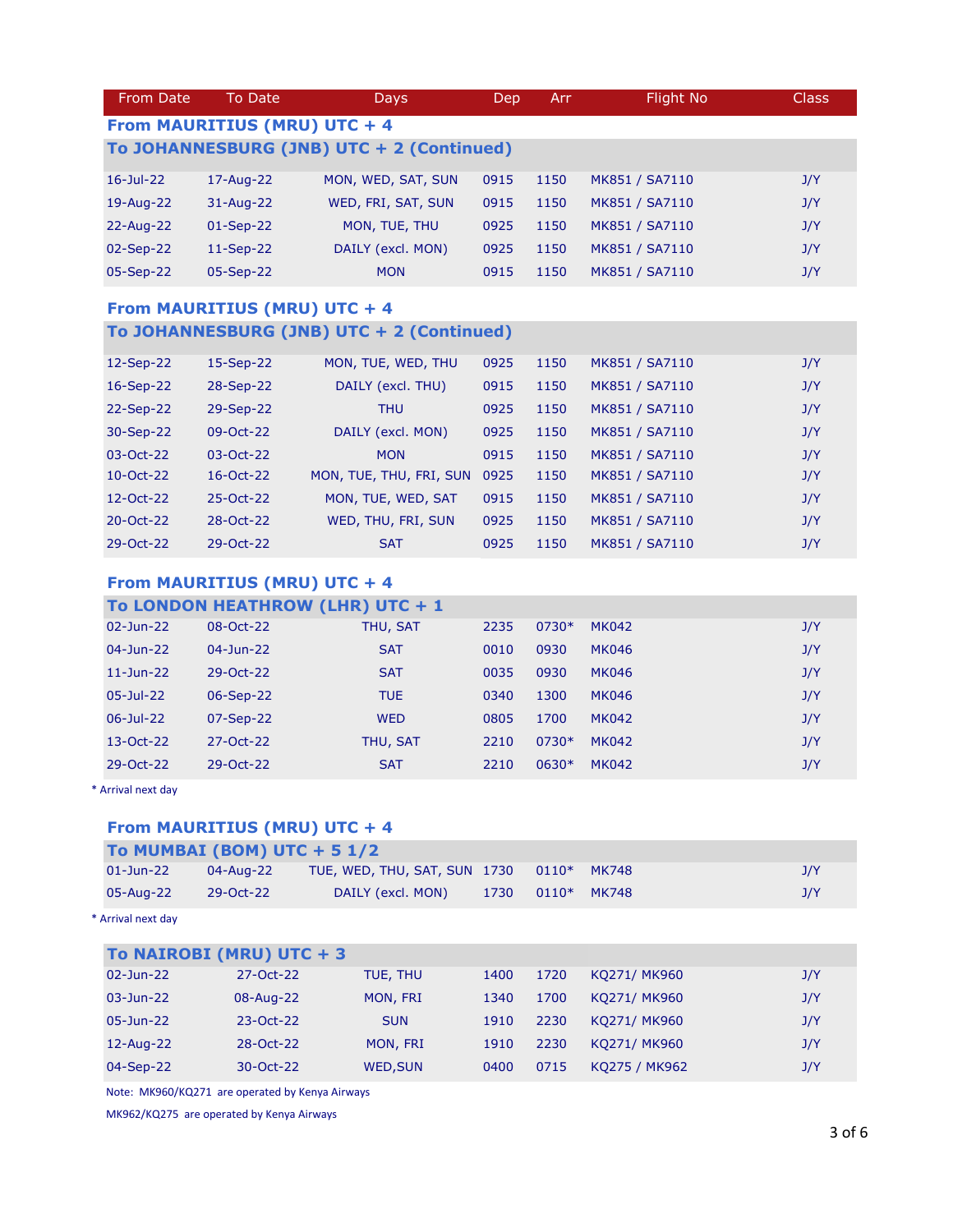| From Date                    | To Date       | Days                         | Dep  | Arr  | <b>Flight No</b> | Class |  |  |  |
|------------------------------|---------------|------------------------------|------|------|------------------|-------|--|--|--|
| From MAURITIUS (MRU) UTC + 4 |               |                              |      |      |                  |       |  |  |  |
| To RODRIGUES (RRG) UTC + 4   |               |                              |      |      |                  |       |  |  |  |
| $01$ -Jun-22                 | 29-Oct-22     | <b>DAILY</b>                 | 0800 | 0930 | <b>MK120</b>     | Y     |  |  |  |
| $01$ -Jun-22                 | 30-Jun-22     | <b>DAILY</b>                 | 1335 | 1505 | <b>MK130</b>     | Y     |  |  |  |
| $01$ -Jun-22                 | 07-Jun-22     | <b>DAILY</b>                 | 0850 | 1020 | <b>MK126</b>     | Y     |  |  |  |
| 02-Jun-22                    | 09-Jun-22     | <b>THU</b>                   | 1050 | 1220 | <b>MK128</b>     | Y     |  |  |  |
| 09-Jun-22                    | 18-Jun-22     | DAILY (excl. SUN)            | 0850 | 1020 | <b>MK126</b>     | Y     |  |  |  |
| 12-Jun-22                    | 12-Jun-22     | <b>SUN</b>                   | 1635 | 1805 | <b>MK126</b>     | Y     |  |  |  |
| 19-Jun-22                    | 27-Jun-22     | DAILY (excl. TUE)            | 0850 | 1020 | <b>MK126</b>     | Y     |  |  |  |
| 20-Jun-22                    | 30-Jun-22     | MON, THU                     | 1050 | 1220 | <b>MK128</b>     | Y     |  |  |  |
| 28-Jun-22                    | 30-Aug-22     | <b>DAILY</b>                 | 0850 | 1020 | <b>MK126</b>     | Υ     |  |  |  |
| $01$ -Jul-22                 | 29-Oct-22     | <b>DAILY</b>                 | 1240 | 1410 | <b>MK130</b>     | Y     |  |  |  |
| $01$ -Jul-22                 | 28-Aug-22     | <b>DAILY</b>                 | 1625 | 1755 | <b>MK140</b>     | Y     |  |  |  |
| 09-Jul-22                    | $21 -$ Jul-22 | <b>DAILY</b>                 | 1815 | 1945 | <b>MK144</b>     | Y     |  |  |  |
| 22-Jul-22                    | 15-Aug-22     | DAILY (excl. TUE)            | 1400 | 1530 | <b>MK134</b>     | Y     |  |  |  |
| 22-Jul-22                    | 15-Aug-22     | DAILY (excl. TUE)            | 1710 | 1840 | <b>MK136</b>     | Y     |  |  |  |
| 22-Jul-22                    | 15-Aug-22     | <b>DAILY</b>                 | 1830 | 2000 | <b>MK144</b>     | Y     |  |  |  |
| 26-Jul-22                    | 16-Aug-22     | <b>TUE</b>                   | 0915 | 1045 | <b>MK128</b>     | Y     |  |  |  |
| 26-Jul-22                    | 16-Aug-22     | <b>TUE</b>                   | 1950 | 2120 | <b>MK154</b>     | Y     |  |  |  |
| 16-Aug-22                    | 21-Aug-22     | DAILY (excl. MON)            | 1710 | 1840 | <b>MK136</b>     | Y     |  |  |  |
| 17-Aug-22                    | 20-Aug-22     | WED, THU, FRI, SAT           | 0915 | 1045 | <b>MK128</b>     | Y     |  |  |  |
| 17-Aug-22                    | 20-Aug-22     | WED, THU, FRI, SAT           | 1950 | 2120 | <b>MK154</b>     | Y     |  |  |  |
| 21-Aug-22                    | 21-Aug-22     | <b>SUN</b>                   | 1400 | 1530 | <b>MK134</b>     | Y     |  |  |  |
| 21-Aug-22                    | 21-Aug-22     | <b>SUN</b>                   | 1830 | 2000 | <b>MK144</b>     | Y     |  |  |  |
| 29-Aug-22                    | 12-Oct-22     | DAILY (excl. SUN)            | 1720 | 1850 | <b>MK140</b>     | Y     |  |  |  |
| 31-Aug-22                    | 07-Oct-22     | WED, FRI, SAT, SUN           | 1950 | 2120 | <b>MK154</b>     | Y     |  |  |  |
| 01-Sep-22                    | 06-Oct-22     | MON, TUE, THU                | 0850 | 1020 | <b>MK126</b>     | Y     |  |  |  |
| 04-Sep-22                    | 09-Oct-22     | <b>SUN</b>                   | 1625 | 1755 | <b>MK140</b>     | Y     |  |  |  |
| 08-Oct-22                    | 29-Oct-22     | <b>DAILY</b>                 | 0850 | 1020 | <b>MK126</b>     | Y     |  |  |  |
| 08-Oct-22                    | 23-Oct-22     | <b>DAILY</b>                 | 1710 | 1840 | <b>MK136</b>     | Y     |  |  |  |
| 13-Oct-22                    | 19-Oct-22     | MON, WED, THU, FRI, SUN 1400 |      | 1530 | <b>MK134</b>     | Y     |  |  |  |
| 13-Oct-22                    | 29-Oct-22     | <b>DAILY</b>                 | 1625 | 1755 | <b>MK140</b>     | Y     |  |  |  |
| 15-Oct-22                    | 22-Oct-22     | TUE, THU, SAT                | 0915 | 1045 | <b>MK128</b>     | Y     |  |  |  |
| 21-Oct-22                    | 23-Oct-22     | FRI, SUN                     | 1400 | 1530 | <b>MK134</b>     | Y     |  |  |  |

### From MAURITIUS (MRU) UTC + 4

| To ST DENIS - REUNION (RUN) UTC + 4 |           |                   |      |      |                |                  |  |  |  |
|-------------------------------------|-----------|-------------------|------|------|----------------|------------------|--|--|--|
| $01$ -Jun-22                        | 29-Oct-22 | <b>DAILY</b>      | 1005 | 1050 | MK218 / AF7940 | Y                |  |  |  |
| $01 - Jun - 22$                     | 29-Oct-22 | <b>DAILY</b>      | 1330 | 1415 | MK228 / AF7938 | Υ                |  |  |  |
| $01 - Jun - 22$                     | 28-Aug-22 | <b>DAILY</b>      | 1530 | 1615 | MK238 / AF7942 | Y                |  |  |  |
| 09-Jul-22                           | 15-Aug-22 | <b>DAILY</b>      | 0600 | 0645 | MK208 / AF6772 | Y                |  |  |  |
| 29-Aug-22                           | 12-Oct-22 | DAILY (excl. SUN) | 1630 | 1715 | MK238 / AF7942 | Y                |  |  |  |
| 04-Sep-22                           | 09-Oct-22 | <b>SUN</b>        | 1530 | 1615 | MK238 / AF7942 | Y                |  |  |  |
| 08-Oct-22                           | 23-Oct-22 | <b>DAILY</b>      | 0600 | 0645 | MK208 / AF6772 | Y                |  |  |  |
| 13-Oct-22                           | 29-Oct-22 | <b>DAILY</b>      | 1530 | 1615 | MK238 / AF7942 | v<br>$\Delta$ of |  |  |  |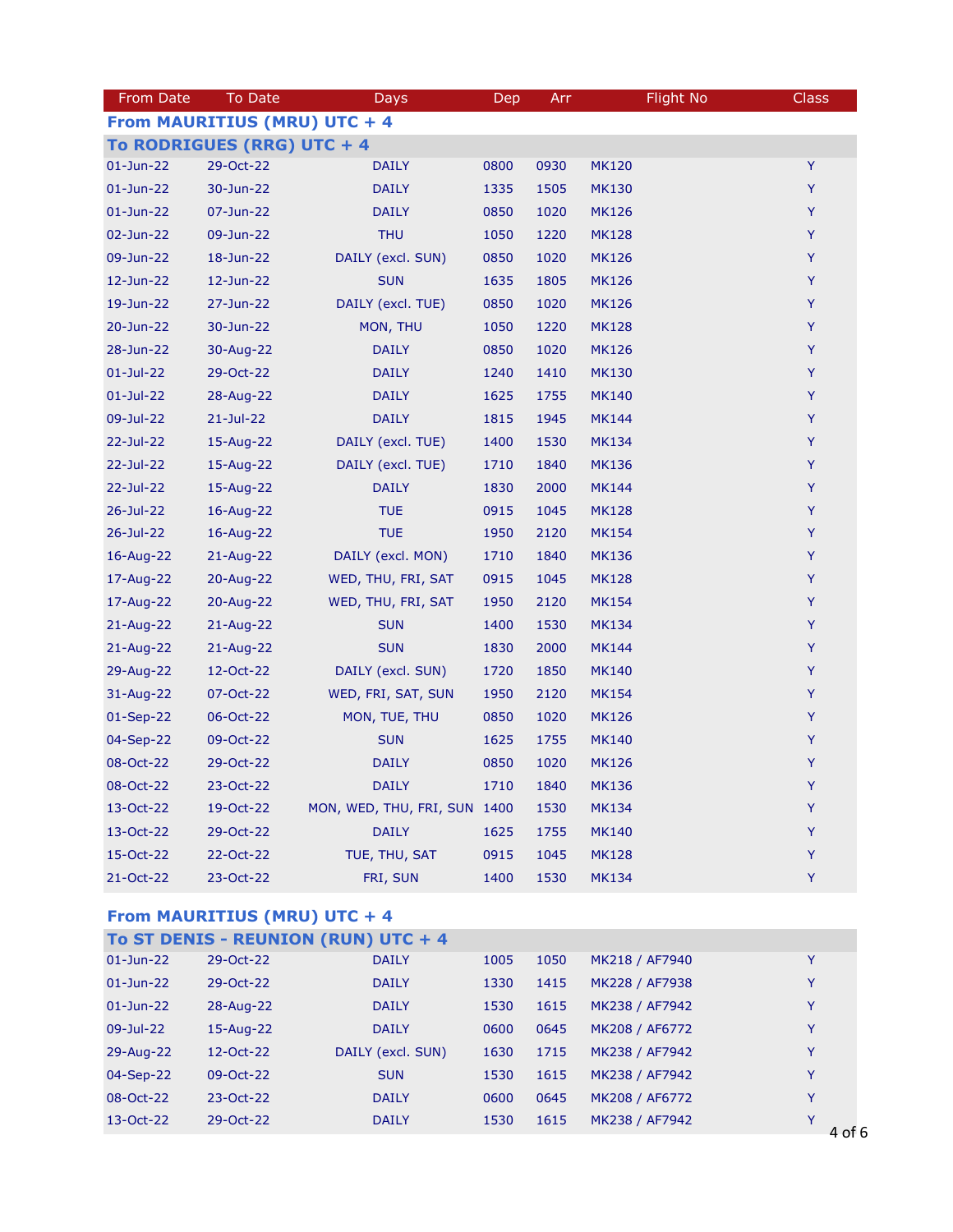| From Date                      | To Date     | <b>Days</b>                  | Dep  | Arr  | Flight No    | <b>Class</b> |  |  |
|--------------------------------|-------------|------------------------------|------|------|--------------|--------------|--|--|
| From MUMBAI (BOM) UTC + $51/2$ |             |                              |      |      |              |              |  |  |
| To MAURITIUS (MRU) UTC + 4     |             |                              |      |      |              |              |  |  |
| $01 - Jun - 22$                | 05-Aug-22   | MON, WED, THU, FRI, SUN 0255 |      | 0725 | <b>MK749</b> | J/Y          |  |  |
| 06-Aug-22                      | $29-Oct-22$ | DAILY (excl. TUE)            | 0255 | 0725 | <b>MK749</b> | J/Y          |  |  |

### From NAIROBI (NBO) UTC + 3

| To MAURITIUS (MRU) UTC + 4 |           |                 |      |         |               |     |  |  |
|----------------------------|-----------|-----------------|------|---------|---------------|-----|--|--|
| 02-Jun-22                  | 27-Oct-22 | TUE, THU        | 0750 | 1310    | KO270 / MK961 | J/Y |  |  |
| 03-Jun-22                  | 08-Aug-22 | MON, FRI        | 0730 | 1250    | KQ270 / MK961 | J/Y |  |  |
| $05 - Jun - 22$            | 28-Oct-22 | <b>SUN</b>      | 1300 | 1820    | KO270 / MK961 | J/Y |  |  |
| 12-Aug-22                  | 28-Oct-22 | MON, FRI        | 1300 | 1820    | KO270 / MK961 | J/Y |  |  |
| $03-Sep-22$                | 29-Oct-22 | <b>TUE, SAT</b> | 2150 | $0310*$ | KO274 / MK963 | J/Y |  |  |

\* Arrival next day

Note: MK961/KQ270 are operated by Kenya Airways

MK963/KQ274 are operated by Kenya Airways

# From RODRIGUES (RRG) UTC + 4

|                 | To MAURITIUS (MRU) UTC + 4 |                    |      |      |              |   |
|-----------------|----------------------------|--------------------|------|------|--------------|---|
| $01$ -Jun-22    | 29-Oct-22                  | <b>DAILY</b>       | 1015 | 1155 | <b>MK121</b> | Y |
| $01$ -Jun-22    | 30-Jun-22                  | <b>DAILY</b>       | 1550 | 1730 | <b>MK131</b> | Y |
| $01$ -Jun-22    | 07-Jun-22                  | <b>DAILY</b>       | 1105 | 1245 | <b>MK127</b> | Y |
| 02-Jun-22       | 09-Jun-22                  | <b>THU</b>         | 1305 | 1445 | <b>MK129</b> | Y |
| 09-Jun-22       | 18-Jun-22                  | DAILY (excl. SUN)  | 1105 | 1245 | <b>MK127</b> | Y |
| 12-Jun-22       | 12-Jun-22                  | <b>SUN</b>         | 1850 | 2030 | <b>MK127</b> | Y |
| 19-Jun-22       | 27-Jun-22                  | DAILY (excl. TUE)  | 1105 | 1245 | <b>MK127</b> | Y |
| 20-Jun-22       | 30-Jun-22                  | MON, THU           | 1305 | 1445 | <b>MK129</b> | Y |
| 28-Jun-22       | 30-Aug-22                  | <b>DAILY</b>       | 1105 | 1245 | <b>MK127</b> | Y |
| $01 - Jul - 22$ | 29-Oct-22                  | <b>DAILY</b>       | 1455 | 1635 | <b>MK131</b> | Y |
| $01$ -Jul-22    | 28-Aug-22                  | <b>DAILY</b>       | 1840 | 2020 | <b>MK141</b> | Y |
| 09-Jul-22       | $21 -$ Jul-22              | <b>DAILY</b>       | 2020 | 2200 | <b>MK145</b> | Y |
| 22-Jul-22       | 15-Aug-22                  | DAILY (excl. TUE)  | 1615 | 1755 | <b>MK135</b> | Y |
| 22-Jul-22       | 15-Aug-22                  | DAILY (excl. TUE)  | 1925 | 2105 | <b>MK137</b> | Y |
| 22-Jul-22       | 15-Aug-22                  | <b>DAILY</b>       | 2035 | 2215 | <b>MK145</b> | Y |
| 26-Jul-22       | 16-Aug-22                  | <b>TUE</b>         | 1130 | 1310 | <b>MK129</b> | Y |
| 26-Jul-22       | 16-Aug-22                  | <b>TUE</b>         | 2205 | 2345 | <b>MK155</b> | Y |
| 16-Aug-22       | 21-Aug-22                  | DAILY (excl. MON)  | 1925 | 2105 | <b>MK137</b> | Y |
| 17-Aug-22       | 20-Aug-22                  | WED, THU, FRI, SAT | 1130 | 1310 | <b>MK129</b> | Y |
| 17-Aug-22       | 20-Aug-22                  | WED, THU, FRI, SAT | 2205 | 2345 | <b>MK155</b> | Y |
| 21-Aug-22       | $21$ -Aug-22               | <b>SUN</b>         | 1615 | 1755 | <b>MK135</b> | Y |
| $21$ -Aug-22    | 21-Aug-22                  | <b>SUN</b>         | 2045 | 2225 | <b>MK145</b> | Y |
| 29-Aug-22       | 12-Oct-22                  | DAILY (excl. SUN)  | 1935 | 2115 | <b>MK141</b> | Y |